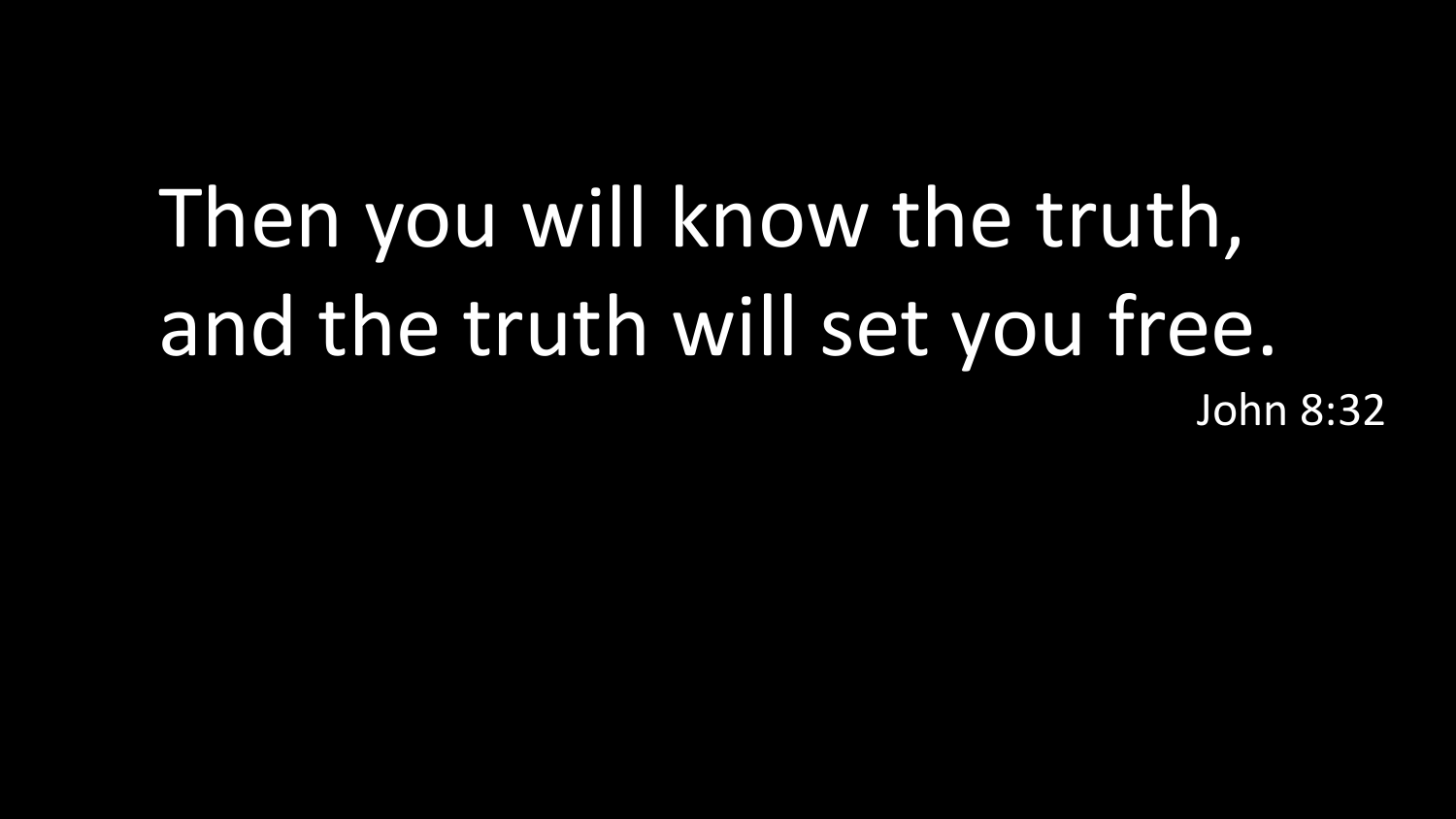

26 Then God said, "Let us make mankind in our image, in our likeness, so that they may rule over the fish in the sea and the birds in the sky, over the livestock and all the wild animals, and over all the creatures that move along the ground."

Genesis 1:26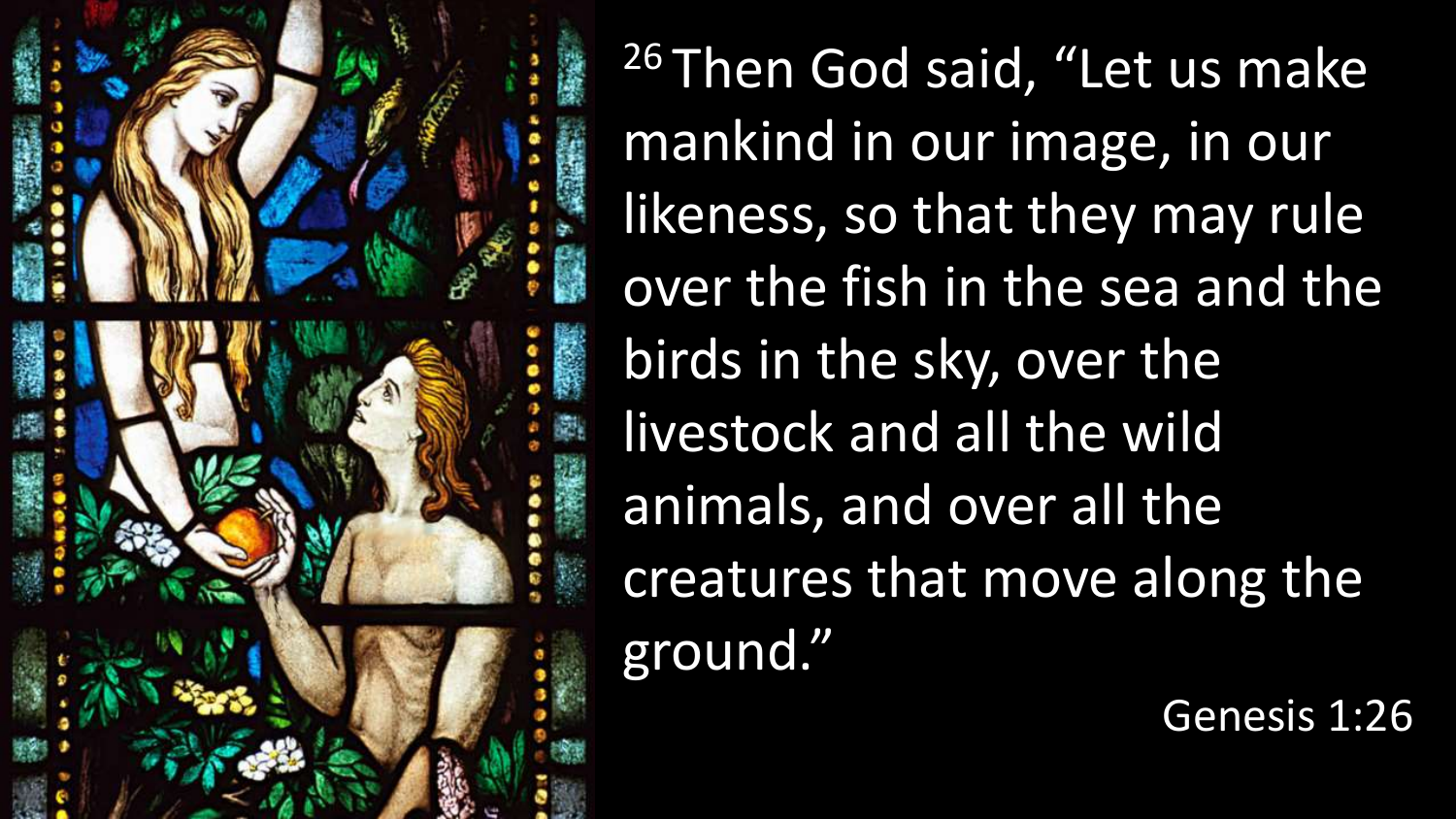18 So we fix our eyes not on what is seen, but on what is unseen, since what is seen is temporary, but what is unseen is eternal.

2 Corinthians 4:18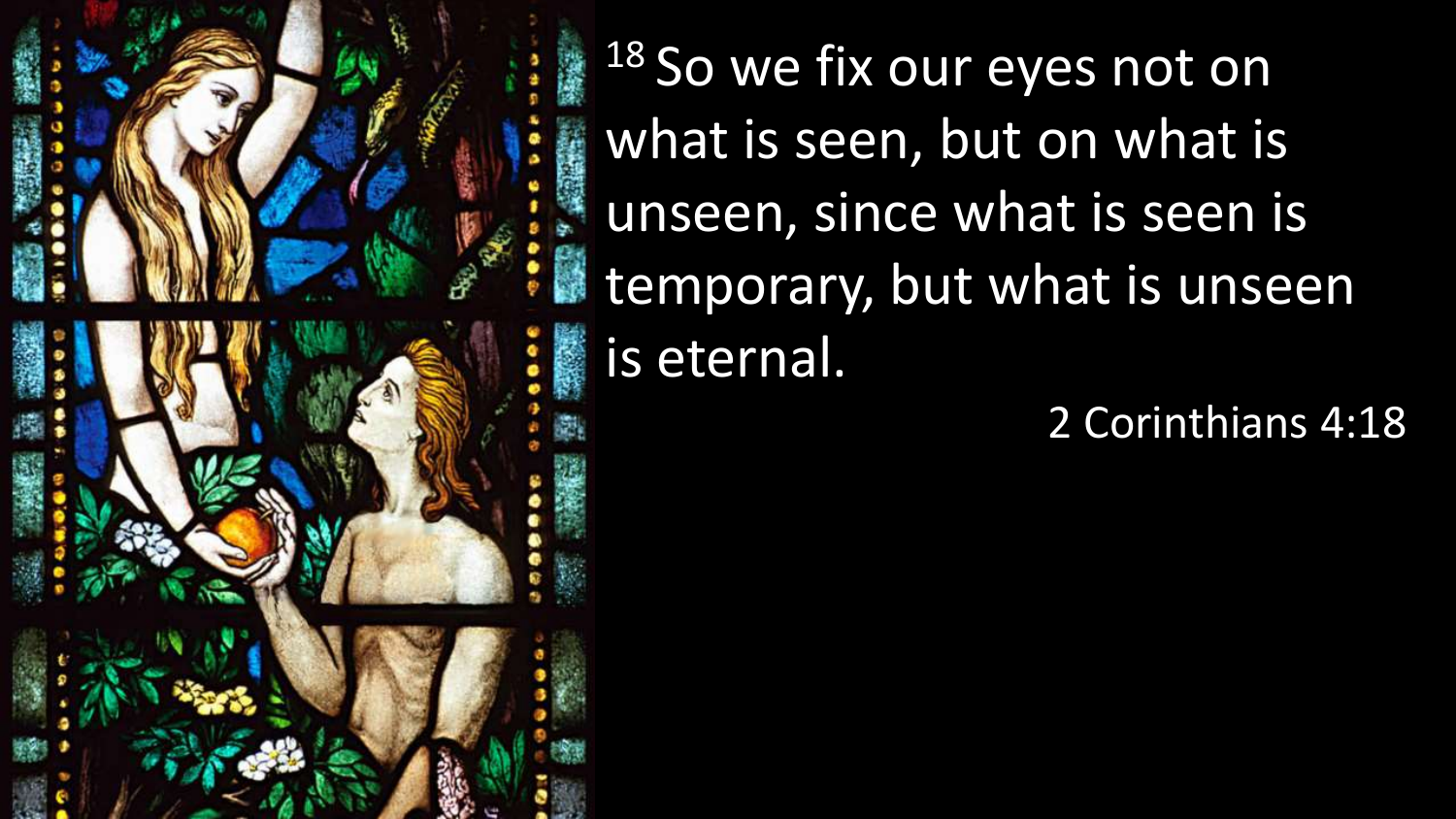

Imaging Adam and Eve's daily life as they were originally created. How would it be different from ours? What do you think they would have thought of as they dropped off to sleep?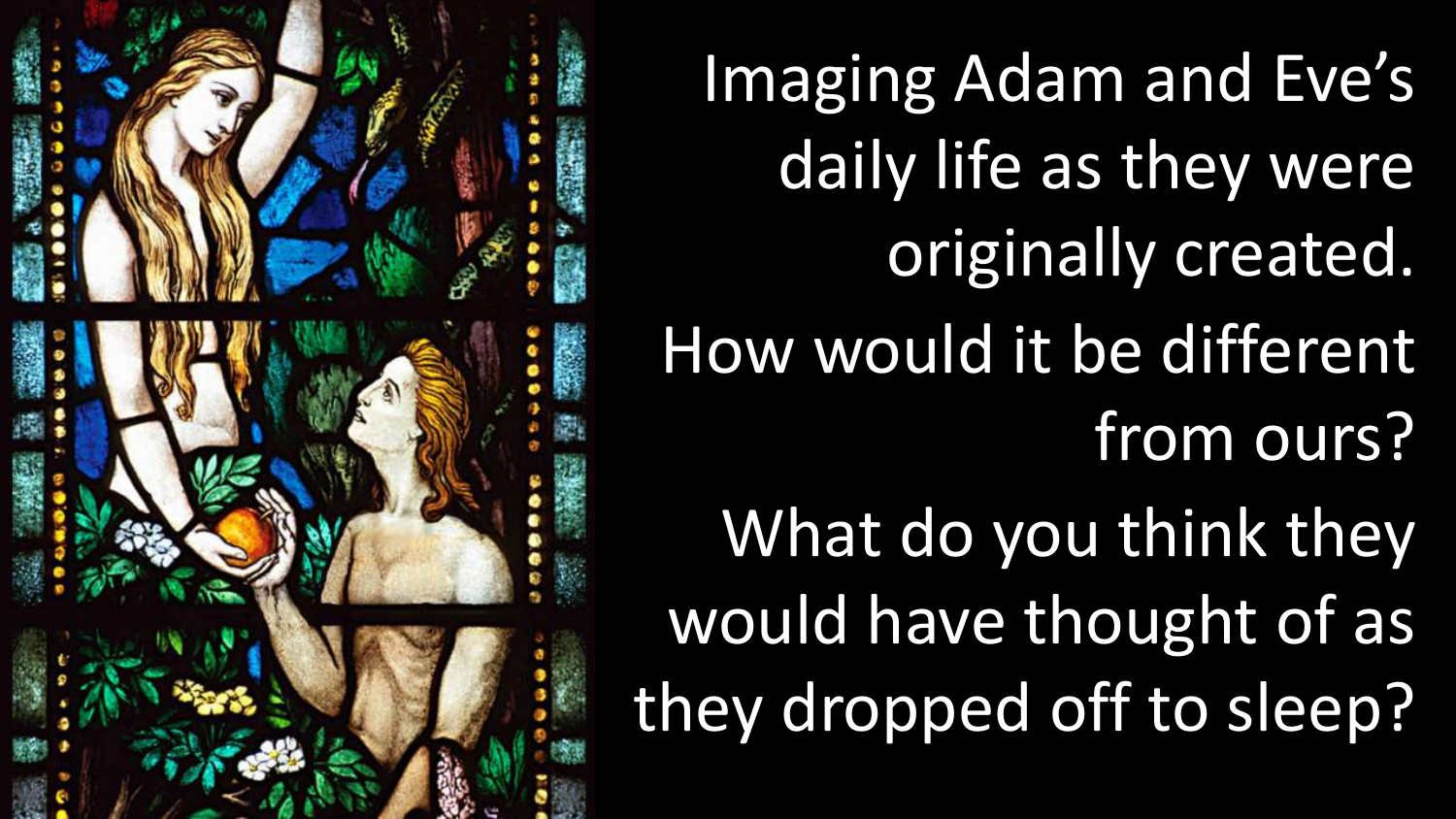

<sup>17</sup> but you must not eat from the tree of the knowledge of good and evil, for when you eat from it you will certainly die.

Genesis 2:17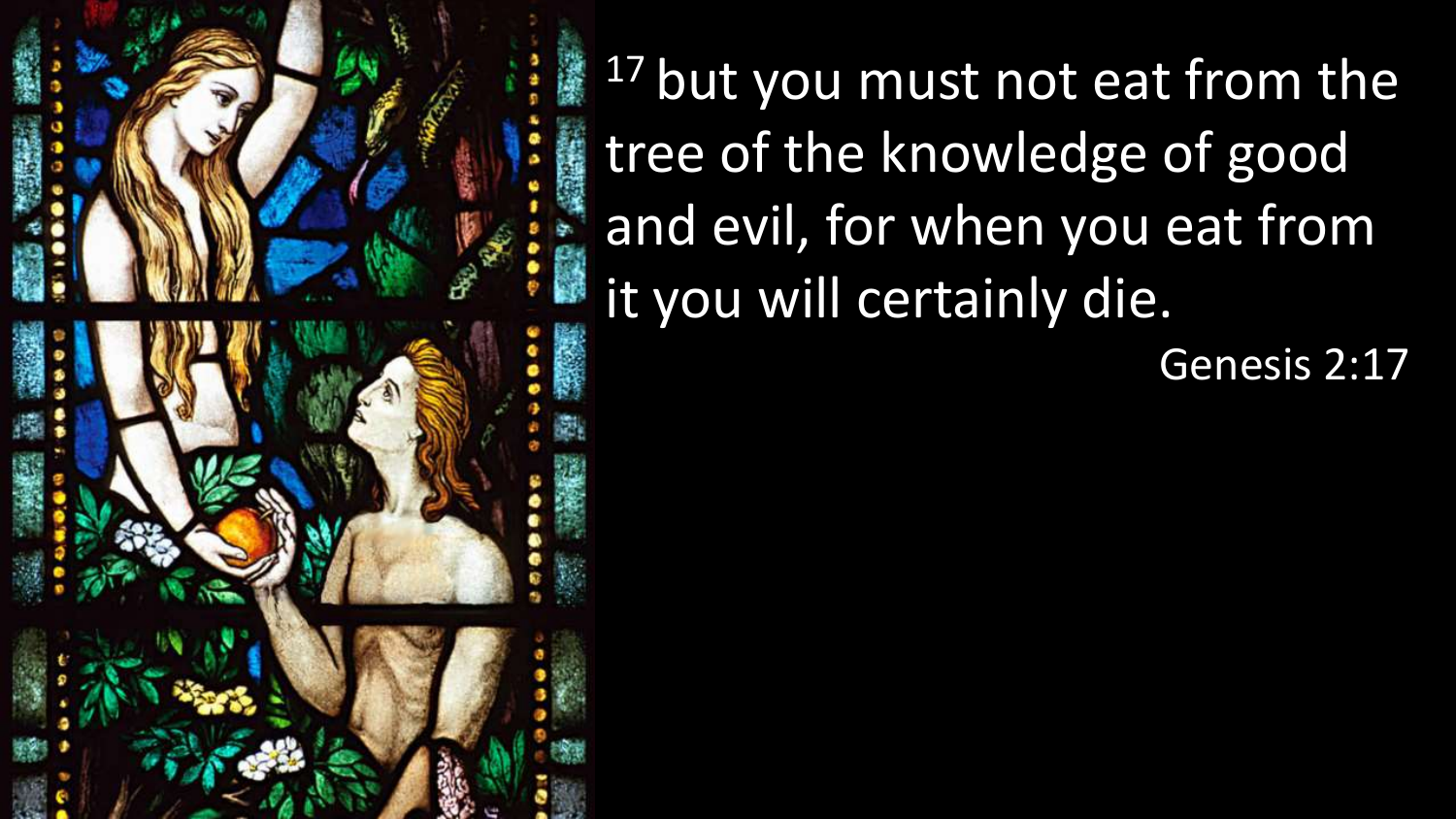

#### 2 As for you, you were dead in your transgressions and sins, **Ephesians 2:1**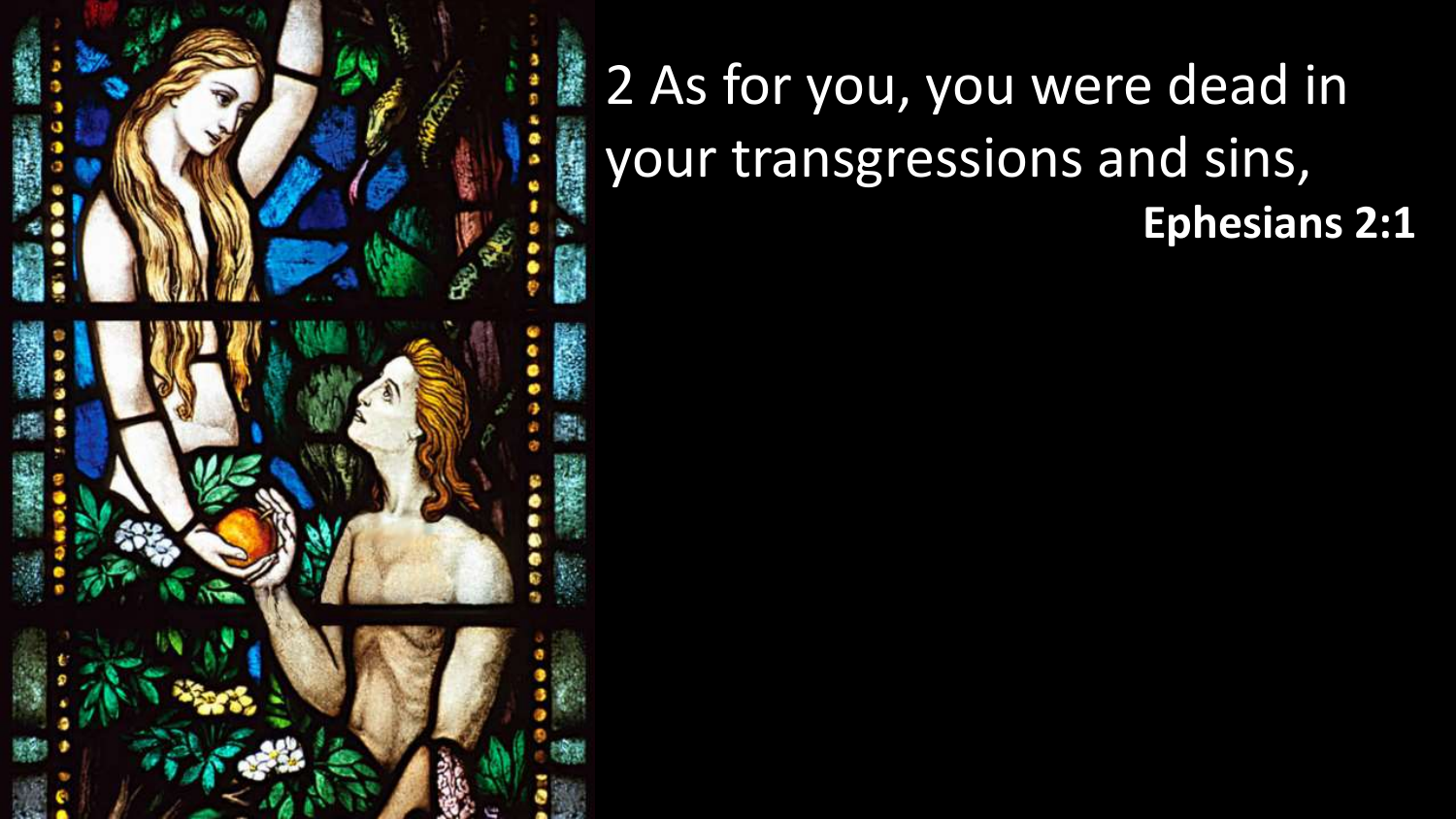In him was life, and that life was the light of all mankind.

John 1:4

#### I have come that they may have life, and have it to the full.

John 10:10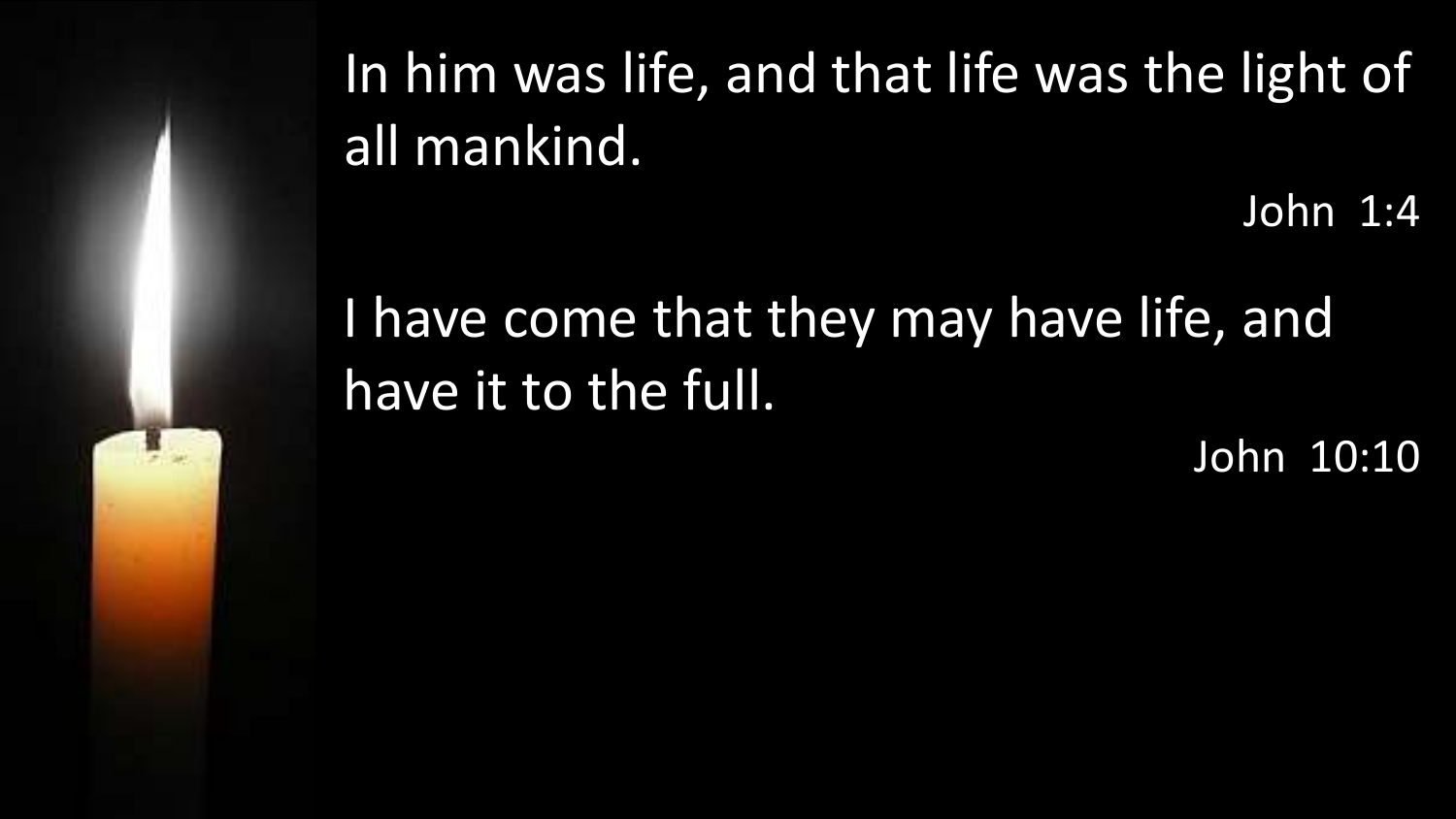# **I am Significant**

I am no longer worthless, inadequate, helpless or hopeless. In Christ I am deeply significant and special. God says

I am salt of the earth and light of the world Mt 5:13,14 I am a branch of the true vine, Jesus, a channel of His life Jn 15:1-5 I have been chosen and appointed by God to bear fruit Jn 15:16 I am a personal, Spirit-empowered witness of Christ Ac 1:8 I am a temple of God 1 Co 3:16 I am a minister of reconciliation for God 2 Co 5:17-21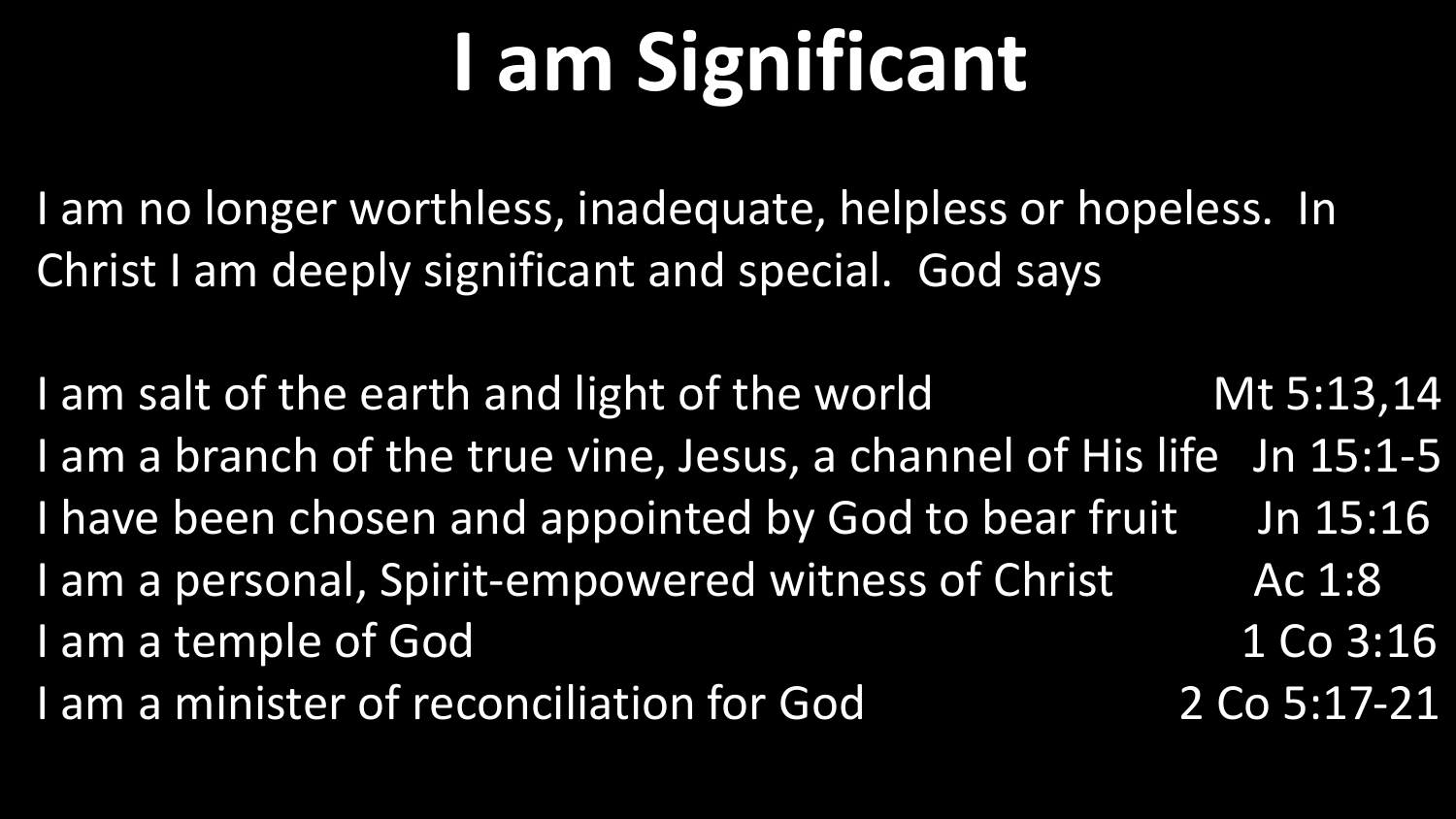# **I am Significant**

I am no longer worthless, inadequate, helpless or hopeless. In Christ I am deeply significant and special. God says

I am God's fellow worker 2 Co 6:1 I am seated with Christ in the heavenly realms Ep 2:6 I am God's workmanship, created for good works Ep 2:10 I may approach God with freedom and confidence Ep 3:12 I can do all things through Christ who strengthens me! Php 4:13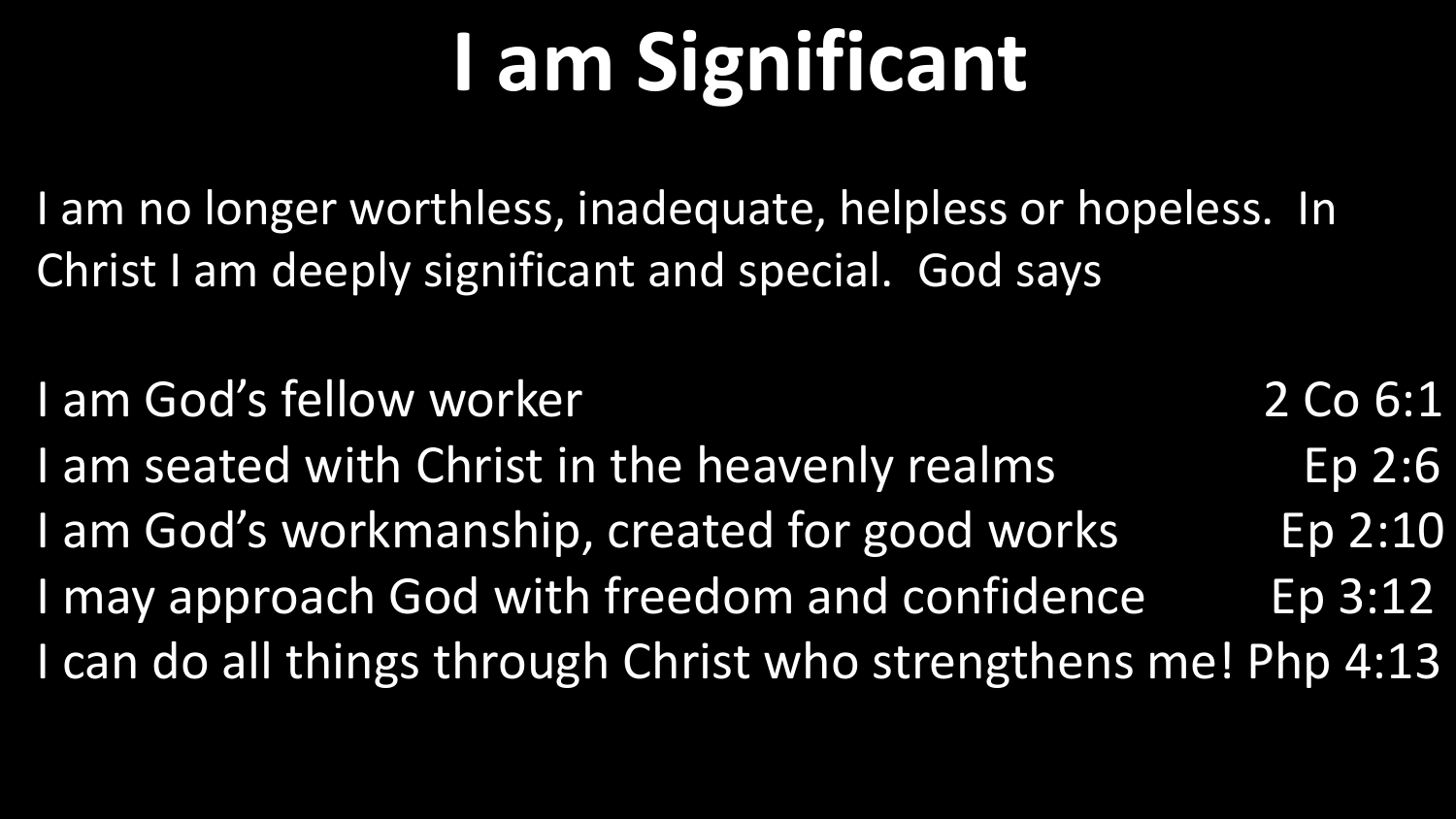## **I am Secure**

I am no longer guilty, unprotected, alone or abandoned. In Christ I am totally secure. God says

I am free forever from condemnation Ro 8:1,2 I am assured that all things work together for good Ro 8:28 I am free from any condemning charges against me Ro 8:31-34 I cannot be separated from the love of God Ro 8:35-39 I have been established, anointed and sealed by God 2 Co 1:21,22 I am confident that the good work God has begun in me will be perfected Php 1:6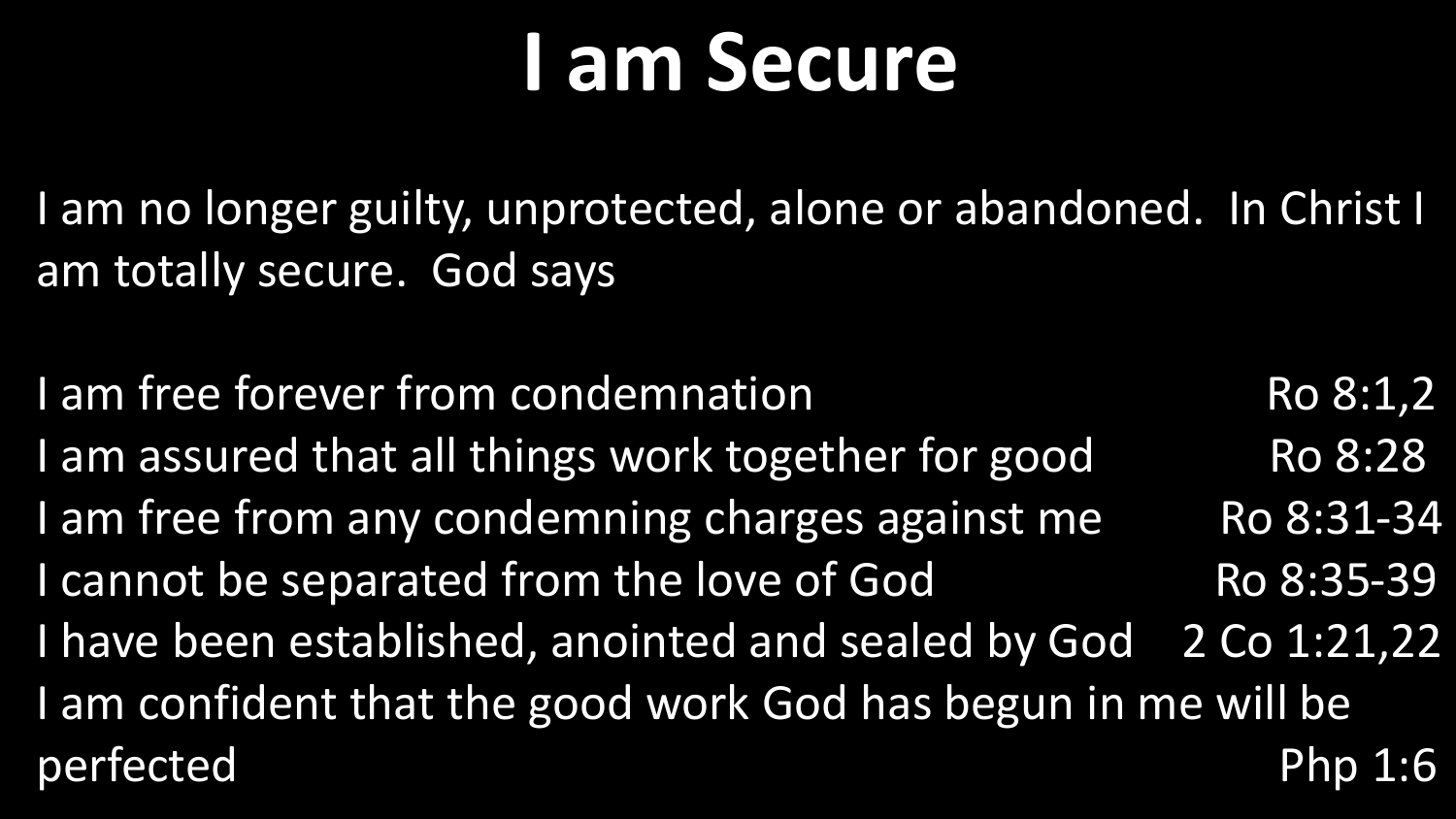## **I am Secure**

I am no longer guilty, unprotected, alone or abandoned. In Christ I am totally secure. God says

- I am a citizen of heaven **Php 3:20** I am hidden with Christ in God Col 3:3 I have not been given a spirit of fear but of power, love and a sound mind 2 Ti 1:7
- I can find grace and mercy to help in time of need He 4:16 I am born of God and the evil one cannot touch me 1 Jn 5:18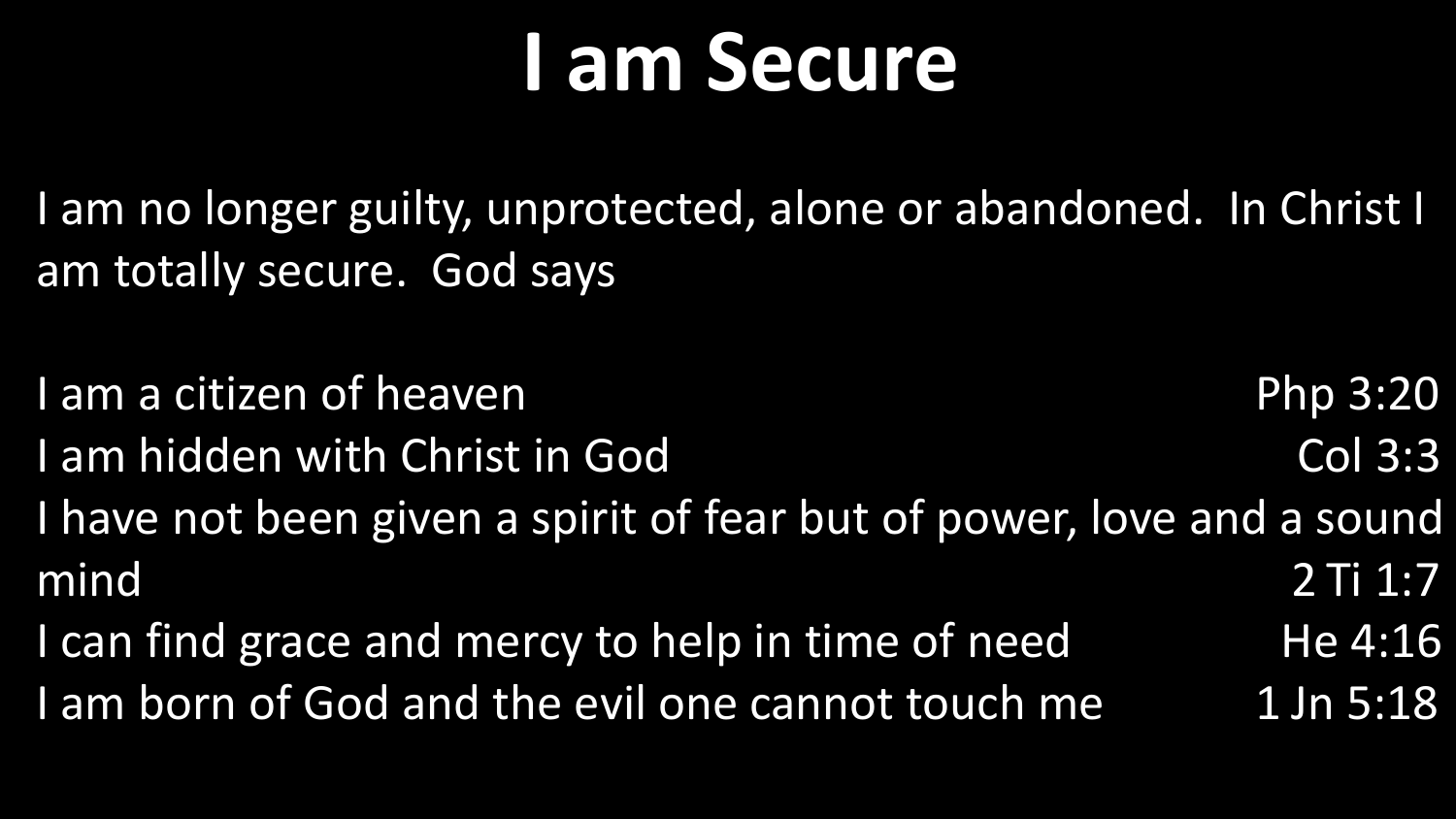## **I am Accepted**

I am no longer rejected, unloved or dirty. In Christ I am completely accepted. God says

I am God's child Jn 1:12 I am Christ's friend Jn 15:15 I have been justified Ro 5:1 I am unitied with the Lord and I am one spirit with Him 1 Co 6:17 I have been brought with a price. I belong to God.  $1$  Co 6:19,20 I am a member of Christ's Body. 1 Co 12:27